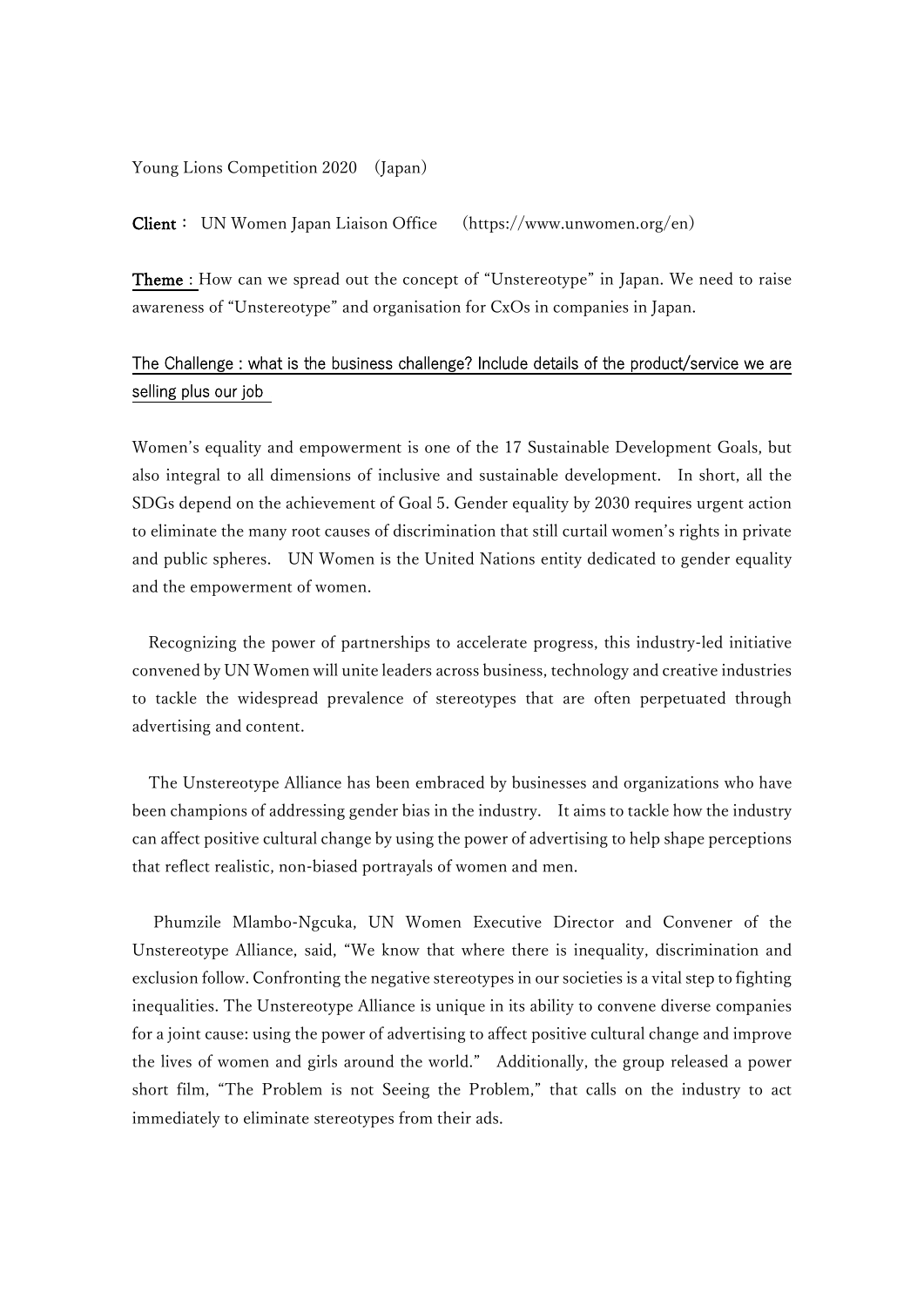There has been a marginal improvement over last year in terms of the gender gap in many nations. However, the World Economic Forum stated that Japan placed 121st out of the 153 countries in the rankings released Tuesday  $-$  a record low  $-$  performing by far the worst among the Group of Seven major economies. It meant 'a lack of awareness of Unstereotype' in Japan.

UN Women wants to tell the concept of "Unstereotype" to Japanese audience. We need to raise awareness of "Unstereotype" and organisation for CxOs in companies in Japan.

# Target Audience: Who are we talking to? Describe them in terms of demographics, job role, responsibilities etc.

Primary: CxO in all companies in Japan

# Insight: What is the key thing / mugget that will act as the catalyst for the strategy and creative work?

Reference: https://www.unstereotypealliance.org/en/about

Stereotypes are everywhere, we can't escape them. It's that unconscious bias we place on things before we even know it, that is why they can be harmful. As advertisers and creatives, we have the power to influence culture and society in a positive way. Today, we need to ensure creativity, whether in the advertising or content we create, shows people as progressive and modern, authentic and multi-dimensional. This Unstereotyped world is our job to deliver now, not the next generations. And is no longer only a social imperative, but a business one. Starting today, we stand together as one.

### Strategy: What is our plan of attack?

How do we nurture "Unstereotype" in Japan? Spread the concept of "Unstereotype" within advertisements, products and services we see everyday. Address companies that this concept is necessary to sustain their business and effective to improve their corporate images to bring qualitative customers and employers. Create a campaign that can enlighten Japanese companies with the power of Creativity you have.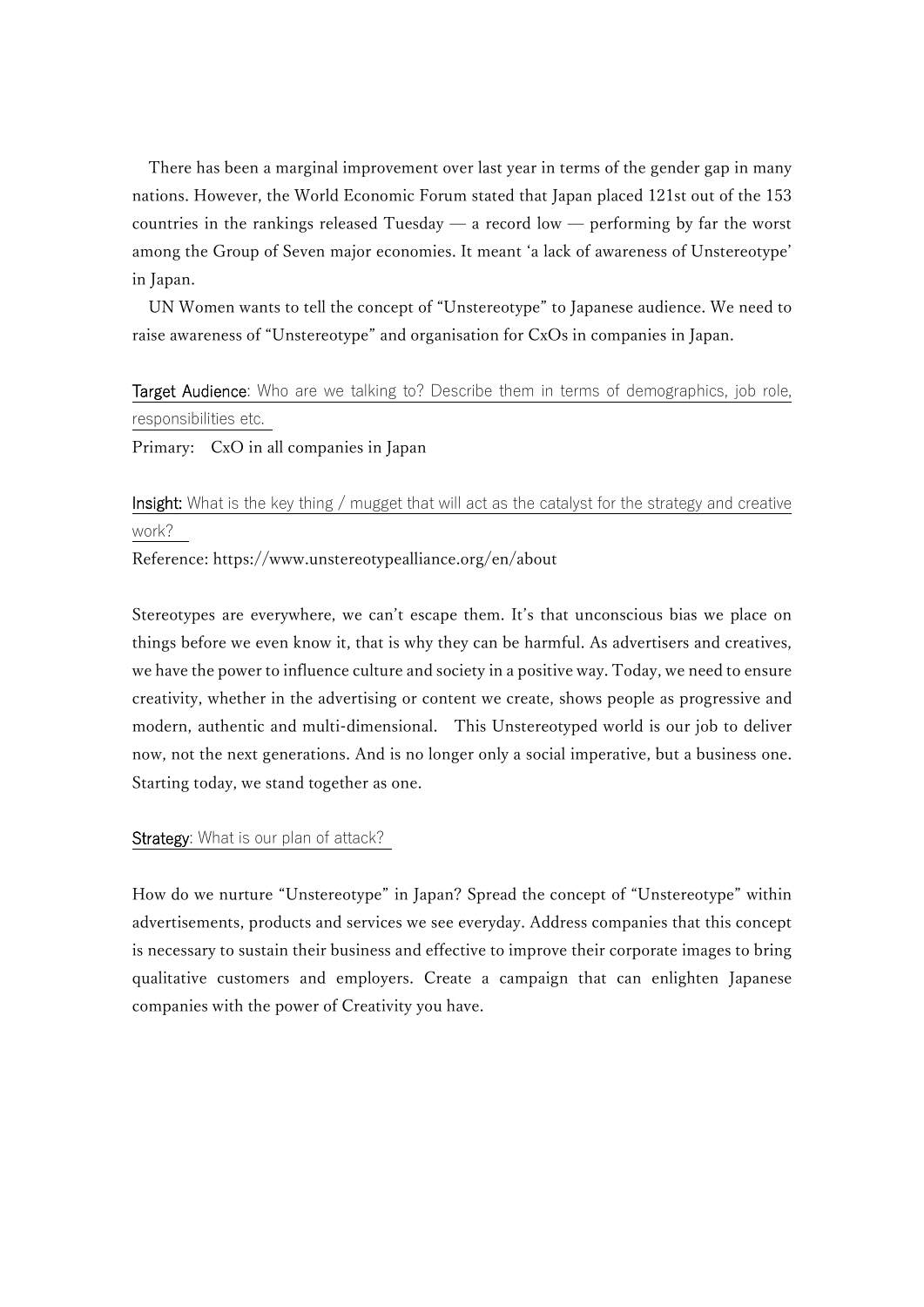Key message: what is the single most important thing we want to say? This is our promise to the customer.

To affect positive cultural change and improve the lives of women and girls around the world with using the power of advertisements.

Supporting points and messaging: what do we have to back up the promise? These are our ʻreasons to believe'.

Stereotypes reflect deep-rooted ideas of femininity and masculinity. Negative, diminished conceptions of women and girls are one of the greatest barriers for gender equality and we need to tackle and change those images wherever they appear. Advertising is a particularly powerful driver to change perceptions and impact social norms. UN Women is excited to partner with the foremost industry shapers in this Alliance to challenge and advance the ways women are represented in this field." - Phumzile Mlambo-Ngcuka Executive Director of UN Women.

In Japan, women are facing severe situation for their career if they want to have a child. For instance, the gender wage gap in the country remains large (24.5 per cent), and Japan is third to last in the ranking compiled by the Organisation for Economic Co-operation and Development (OECD). Moreover, although women's employment rate is around two thirds, less than 1 percent of those working are in management positions and they hold only 12 per cent of leadership positions. This is a serious problem simply because the nation or the cooperate society will lack the power and the opinion of women. Furthermore, according to the Ministry of Health Labour and Welfare, the data shows that the percentage of women who takes the maternity leave is 82.2% and only 6.16% for men. This shows how big the gap is between men and women in terms of childcare as well. Not only in economic sphere but also in personal and private sphere, stereotype exists in daily settings. For instance, how we often recognize pink colour for girls and blue for boys, how female students raise less hands when applying for committee leader at school which may lead to how few women are in position in the business and how certain roles in household are stereotyped only for men or women.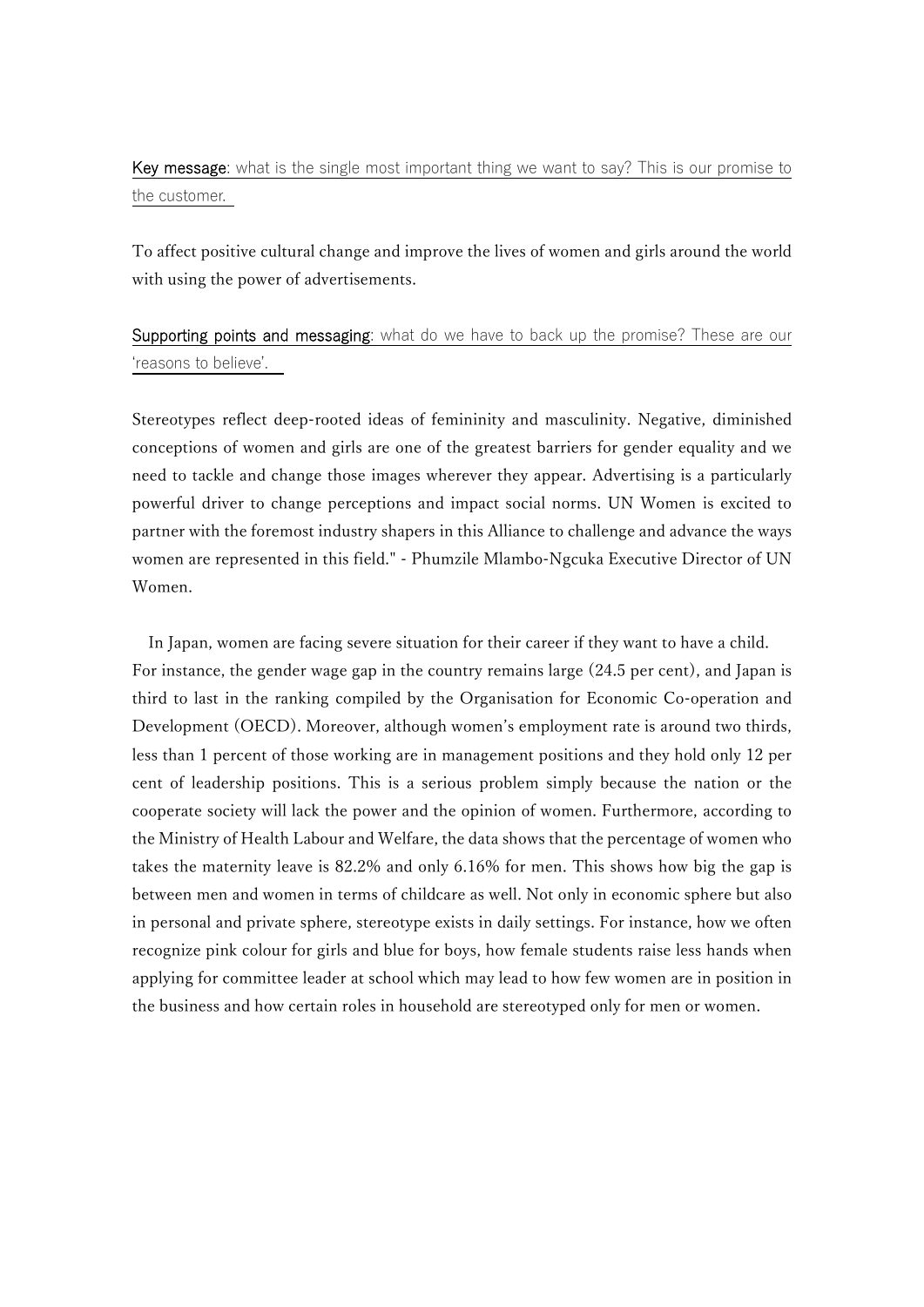#### Reference:

UN Women https://www.unstereotypealliance.org/en https://www.unstereotypealliance.org/en/about https://www.unwomen.org/en/news/stories/2018/6/press-release-unstereotype-alliancefirst-anniversary https://www.unwomen.org/en/news/in-focus/women-and-the-sdgs/sdg-5-gender-equality https://japan.unwomen.org/ja/what-we-do/economic-empowerment

World Bank Women in workforce https://data.worldbank.org/indicator/SL.TLF.TOTL.FE.ZS?end=2019&start=2019&view= map

■The Brief

### ■FILM

THE BRIEF

Create a film (60 seconds max) to raise awareness of "Unstereotype" and organisation for CxOs in companies in Japan.

## ■PRINT

### THE BRIEF

Create a double page spread print ad to raise awareness of "Unstereotype" and organisation for CxOs in companies in Japan.

### ■PR

### THE BRIEF

Create a PR campaign to raise awareness of "Unstereotype" and organisation for CxOs in companies in Japan.

### DELIVERABLES

A maximum of 10-slide PowerPoint presentation that includes a title slide, 1 slide that visually summarizes your presentation and another slide called written submission (max 450 words):

- Creative idea (150 words)
- Strategy (150 words)
- Execution (150 words)